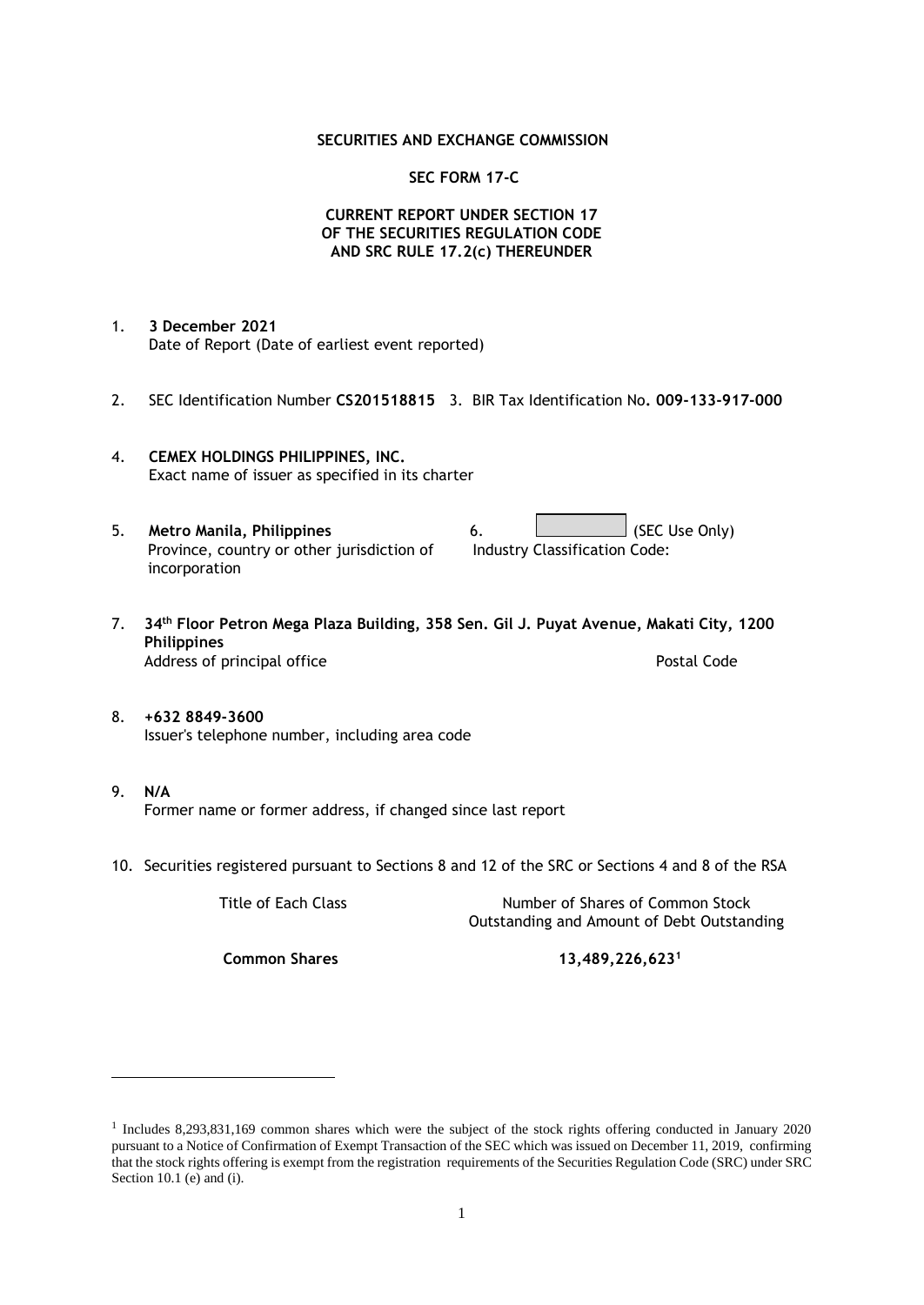11. Indicate the item numbers reported herein: **Item 9 - Other Events**

**CEMEX HOLDING PHILIPPINES, INC. ("CHP") reports on the use of proceeds realized from the Stock Rights Offering (SRO) of 8,293,831,169 common shares of CHP that was conducted in**  Based on the Offer Price of £1.54 per share, the total proceeds from the SRO **amounted to P12,772,500,000.26.** 

**The following costs and expenses were disbursed/charged today against the SRO proceeds:**

| USE OF PROCEEDS/PURPOSE                                                                     | <b>AMOUNT</b> (in<br>Pesos) |
|---------------------------------------------------------------------------------------------|-----------------------------|
| Costs and expenses associated with the SOLID Cement plant<br>expansion project <sup>1</sup> | 35,332,303.23               |

<sup>1</sup>*Funded through advances made by CHP to Solid Cement Corporation ("SOLID") under the Revolving Master Loan Facility Agreement dated 3 March 2020 entered into between CHP, as lender, and SOLID, as borrower*

## **SIGNATURES**

Pursuant to the requirements of the Securities Regulation Code, the issuer has duly caused this report to be signed on its behalf by the undersigned hereunto duly authorized.

**CEMEX HOLDINGS PHILIPPINES, INC. 3 December 2021 Issuer Date of the Community of the Community Community Community Community Community Community Community Community** 

launier sir de seu  **Jannette Virata Sevilla Compliance Officer**